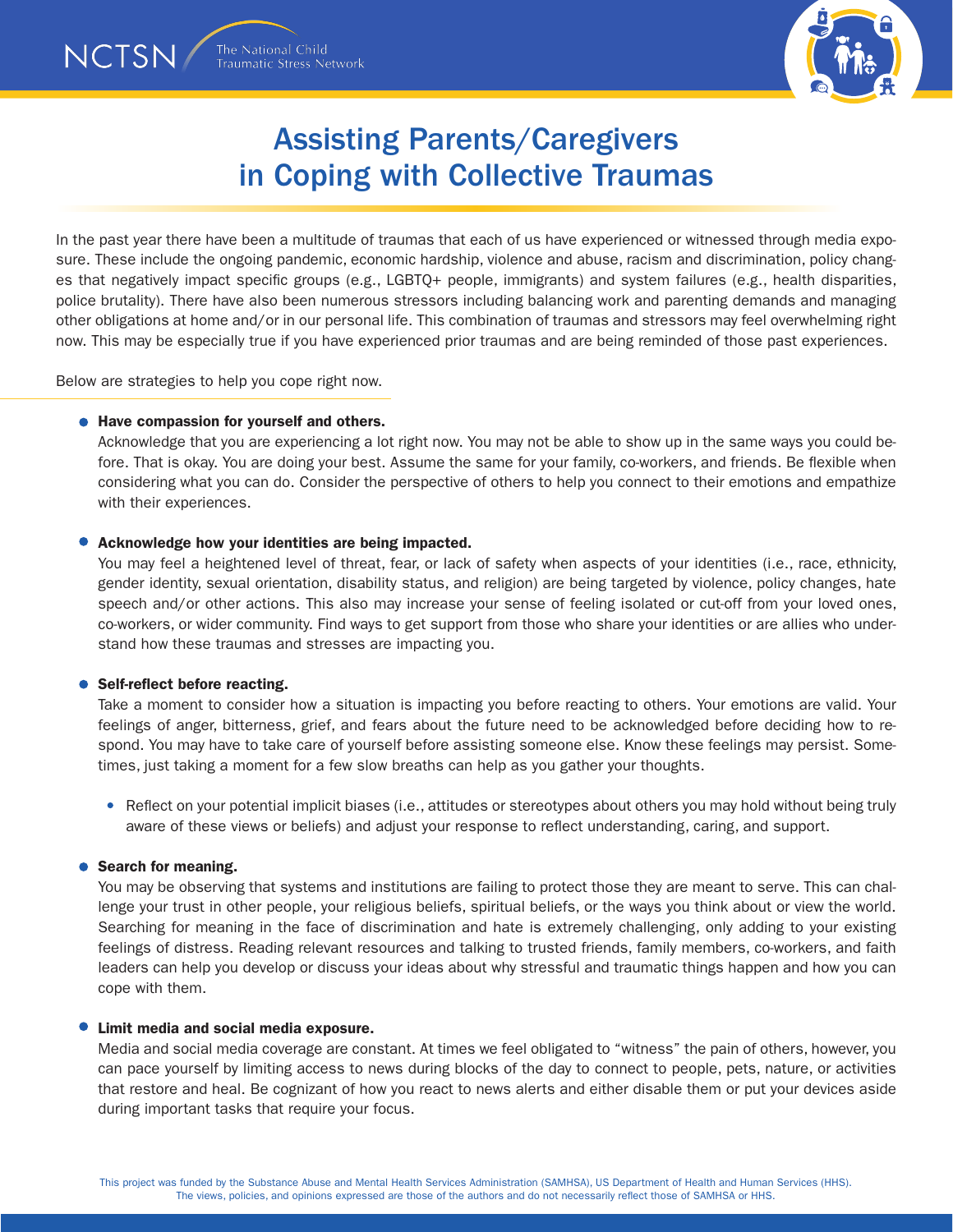### • Take time to care for yourself.

All of us need to take time for ourselves. It is not selfish, but rather, it allows us to be better able to cope and to support others to the best of our abilities. The [Pause, Re](https://www.nctsn.org/sites/default/files/resources/fact-sheet/wellbeing-and-wellness.pdf)[set, Nourish \(PRN\) Framework](https://www.nctsn.org/sites/default/files/resources/fact-sheet/wellbeing-and-wellness.pdf), a model for wellness, provides tips which may prove helpful throughout the day. Pause means taking a moment to scan how your body is feeling and to acknowledge your emotions. Reset is helping you to get balanced, steadier, calmer or focused on your next task, and Nourish helps you replenish your mind-body-heart and helps you to see how you can get through difficult times. Give yourself permission to do these things.

# ● Connect with others.

Finding opportunities to connect with others often leads to feeling better even when you are distressed. Engage with family and friends to bring a sense of joy, light-heartedness, and meaningful connections with others. If you are worried about how others are coping, check in with them, and let them know you care. The simple act of noticing can offer healing for others. Conversely, it is also okay for you to let others know how they may support you. For example, ask for support in parenting if you need a break.

# ● Seek help.

Sometimes, the layers of stress and trauma become overwhelming and interfere with our ability to complete our daily activities. Remember you are not alone; we all could use extra support navigating these difficult times. Reach out to 211 or your local library to find out about what local community supports are available. You can also speak to a mental health provider, health provider, or a trusted friend, or call a helpline such as those listed below:

- National Suicide Prevention Lifeline, Call (800) 273-8255, [Chat with Lifeline](https://suicidepreventionlifeline.org/chat/)
- Disaster Distress Helpline, Call or text (800) 985-5990 (For Spanish, press "2") to be connected to a trained counselor 24/7/365

### Things You Can Do for Your Children

### ● Spend time talking with your children.

Have regular conversations with your children about what they are hearing, how these events are impacting them, and their reactions. Knowing that you are willing to have these conversations lets your children know they can rely on you and that they are not alone with all of these intense emotions. As a family, share situations that are impacting your family or a particular family member, including if one feels threatened because of aspects of their identities. Validate that their feelings are normal and encourage discussion and questions. These are not always easy conversations but are worth having even though they may be hard. Consider what you want to communicate and what values and beliefs you hope to share.

- Use age-appropriate language to talk about what your children have seen or heard, as well as what they have heard others saying.
- Monitor their media exposure and discuss what they have seen, heard, or read. Preschool children should not be exposed to coverage, if possible.

### **Identify other people your children may find supportive.**

Children may want to discuss their concerns with you as well as with others who share their identities or with whom they have been talking about current events. Help them find ways of connecting with these people so they can have additional supports during this time.

#### For Administrators/Supervisors/ **Educators**

•Consider how media events may impact your staff/students. Take time to acknowledge this news, perhaps offering added breaks as needed or taking class/meeting time to discuss.

•Acknowledge that their feelings are valid, will continue, and how these incidents may be impacting their performance (e.g., worried about future, distractible, angry at system failures). Join in on how you have been impacted and discuss ways of coping together.

•Adjust expectations (e.g., review work demands/school assignments, adjust time needed to get work done, encourage healing) and avoid using punitive actions.

•Create opportunities for staff/students to come together to get support and give support to others.

•Make sure staff and students know how to access supports and resources.

By acknowledging these traumas and stressors and making some adjustments, you may improve morale and outcomes.